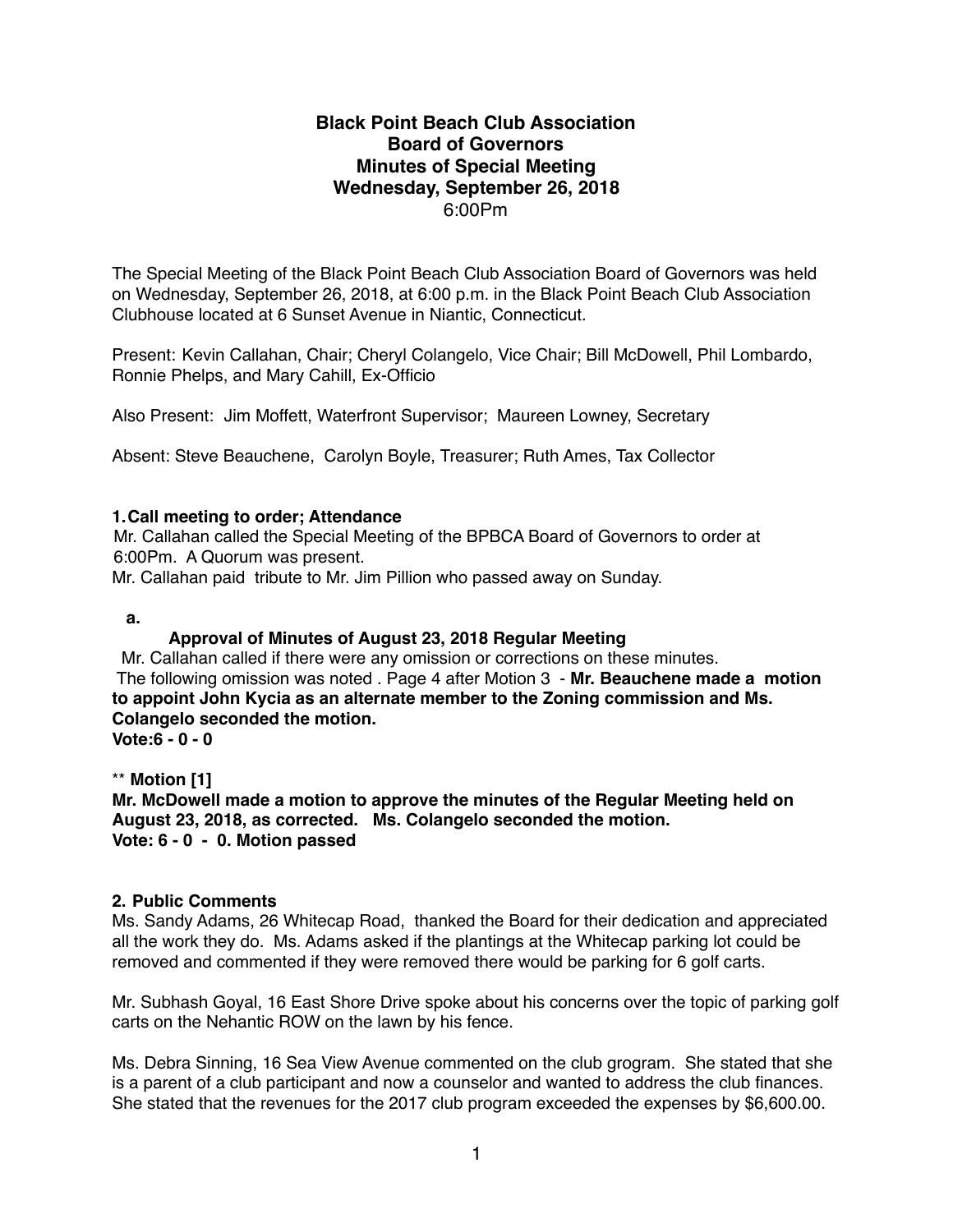She said parents ask if there is money in the budget for activities, supplies and are told by the treasurer that yes there is money it is usually around \$2,500.00. It is a line item expense in the annual budget. She stated that the problem is that during the actual running of the program the counselors are told not to spend any money, be careful with expenses, we may have to furlough you as the program is not meeting its revenue target. Ms. Sinning also said the counselors are receiving sub minimum wages. She said the club committee needs to make an effort to separate out the recreation program expenses from the rest of the general fund.

Ms. Kim Craven, 46 East Shore Drive, stated she would like to see the finance budget on the web site. She said they are not in the minutes. Ms. Craven asked if the Board could clarify who is considered a member .

## **3. Reports**

## **Treasurer's Report - Kevin Callahan for Carolyn Boyle**

Mr. Callahan said there was nothing to report.

Mr. Lombardo asked about the line item for grass cutting and noted that it was \$0. Mr. Callahan replied that we are billed once a year at the end of the season.

### **Tax Collector's Report - Kevin Callahan for Ruth Ames**

Mr. Callahan said that a there was nothing to report. Ms. Cahill mentioned that there \$4,257.11 still outstanding.

### **Chair's Report - Kevin Callahan**

Mr. Callahan informed the Board that all the water equipment has been taken out of the water and put in storage for the winter season. He also stated that we lost the gangway at the boat launch in a storm. Mr. Callahan said Mr. Fountain checked with three companies to replace it. He said FWM docks had the best price at \$2,546.46 that cost would be for a 3' & 4' Gangway Abutment Hinge kit, 3'x10' A;Aluminum Gangway/Railings /ThruFlow Decking Gray and a Gangway Roller Kit with PVC Pipe. He stated that the Police coverage this past summer was Friday and Saturday evenings and the cost was approximately \$200.00 per night. He asked the Board if this is something we should have again next year. Ms. Phelps said having the Police is a deterrent and helps keep the association safe and secure.

Mr. Callahan informed the Board that there is a house that is going to be built and the rocks that are on the property will be stored up at Billow for our future use of the rocks when redoing the pier.

Mr. Callahan said that Mr. Beauchene, Mr. Lombardo, and Mr. Callahan will get together with the surveyor in a couple of weeks to get a cost on surveying the Black Point Beach Association properties.

Mr. Callahan told the Board that the Tennis committee researched companies to refurbish the clay courts and they recommended using Putnam.

### **\*\*Motion [2]**

**Ms. Phelps made a motion to hire Putnum to refurbish the clay tennis courts. Mr. Fountain seconded the motion.**

**Vote: 6 - 0 - 0. Motion Passed**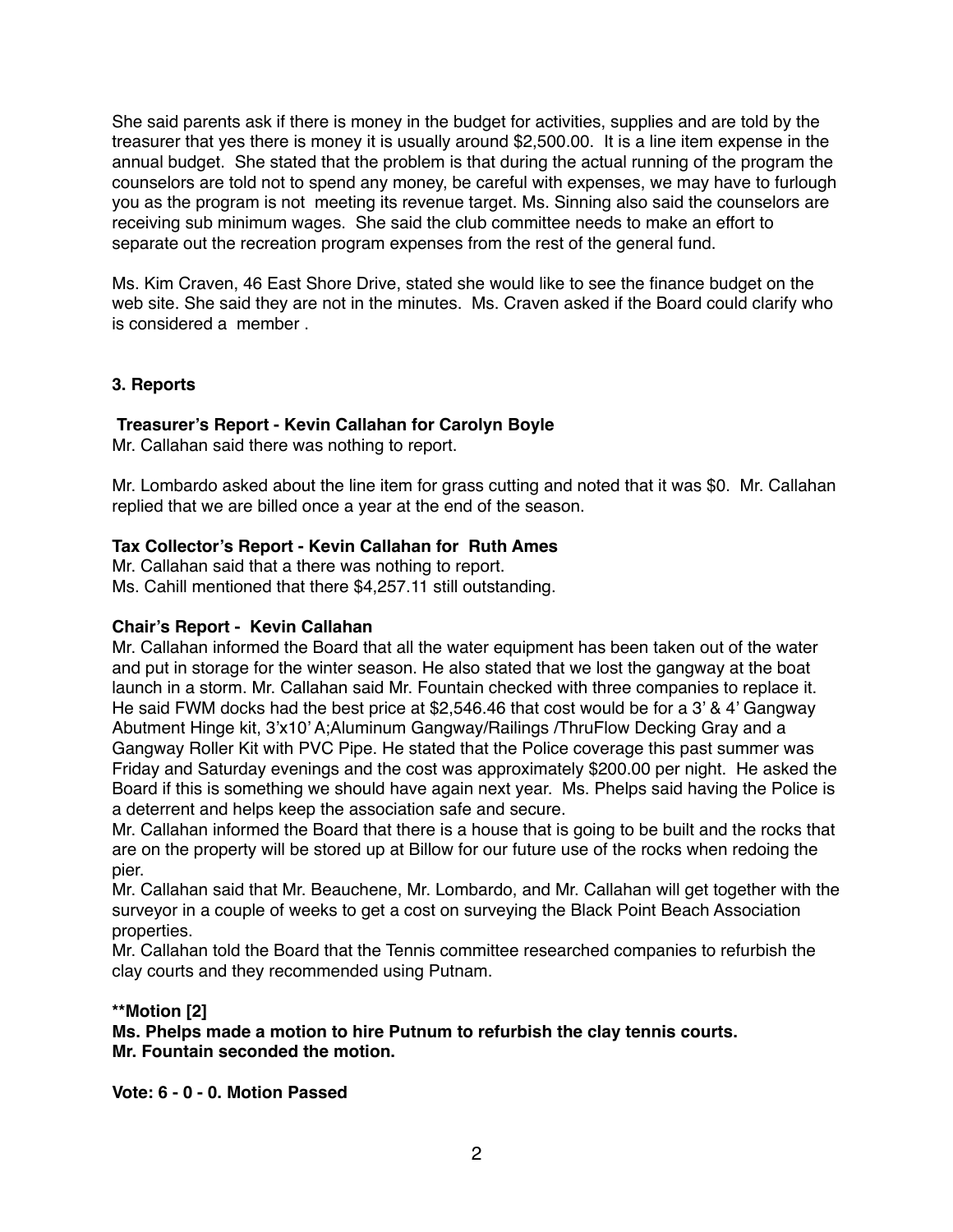Mr. Callahan spoke about rehiring Nebelung, Manwaring, and Sound Marine again next year. Ms. Phelps asked when was the last time the Association had gotten 3 bids on their services and suggested getting bids. Mr. Callahan said Nebelung does the beaches and rafts. Manwaring does the lawns and Sound Marine underwater. Ms. Colangelo asked about bringing the seaweed up to Billow and the cost. Mr Callahan said Nebelung charges \$250.00 each time he take the seaweed away. He does not take the seaweed to Billow. Ms. Cahill said for 35 years the seaweed was taken to Billow and stayed there all year and the seaweed disintegrated and all that would be left was the sand. She said we had beautiful sand the following year. Mr. Callahan asked the Board on their thoughts about the DJ and bonfire as some people had complained. Mr. Fountain said the DJ was to expensive at \$550.00 - \$575.00 for a couple of hours. Mr. Lombardo said he supports the bonfire but not sure with the cost of the DJ. Ms. Colangelo said she would get 3 bids on DJ's.

#### **\*\*Motion [3] Ms. Phelps made a motion to purchase gangway hinge kit and gangway railing and roller kit from FWM Dock. Mr. McDowell seconded the motion.**

### **Vote: 6 - 0 - 0. Motion Passed**

Mr. Callahan said that some members asked about banning e-cigarettes and vapor cigarettes. A discussion followed among the members. Mr. Fountain suggested also banning all smoking from the right of ways. Mr. Lombardo did not think they should be banned from the right of ways. Discussion continued.

### **\*\*Motion [4]**

### **Ms. Colangelo made a motion to ban e-cigarettes and vapor cigarettes from the beaches. Mr. McDowell seconded the motion.**

#### **Vote: 6 - 0 - 0. Motion Passed**

Mr. Callahan said a member had asked about having a water fountain or water cooler in the club house for the kids in the rec. program. He said there are plenty of glasses in the kitchen and they can use the kitchen sink. Ms. Cahill said when they had a water fountain the floor would get wet and was a safety issue.

### **Ex Officio to Zoning - Jim Fox for Steve Beauchene**

Mr. Fox the Chair of the Zoning Commission said they had approved the regulation changes and the erosion control. He stated they did not change the setback on the boats but the boats must be registered and licensed.

Mr. Fox presented the Board with a request to subdivide 2 properties at East Shore and Blue Heron Court. He said both properties are conforming lots as they are each well over the 8,000 square footage. Mr. Fox showed the blueprint on the properties with the dividing line. The Board said they would like to table it till they could look at it.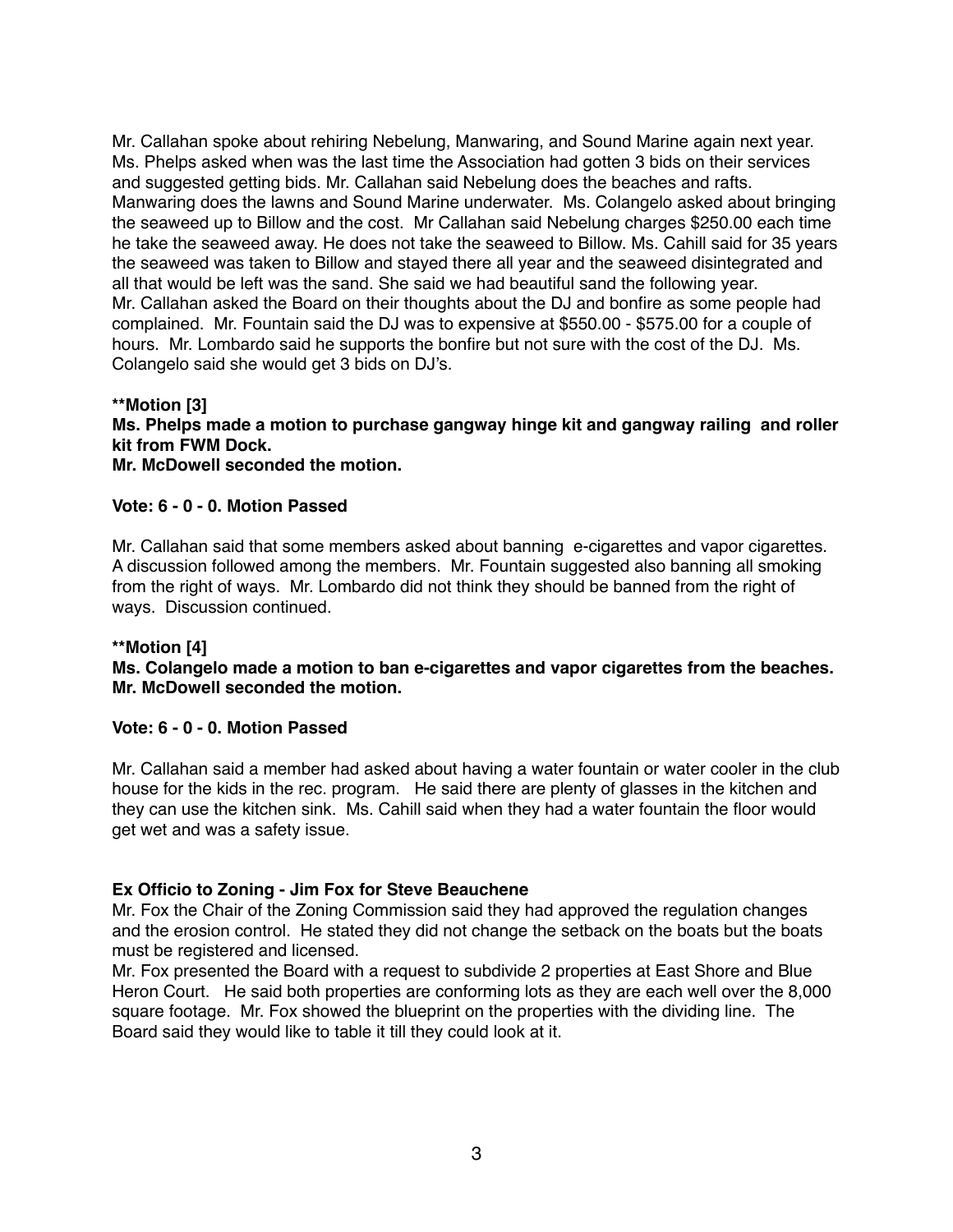# **Ex Officio to Zoning Board of Appeals - Kevin Callahan**

Nothing to Report

# **4) New Business**

Mr. Fountain spoke about purchasing a brush cuter for cutting back the grass at the back waters by the kayak racks. He said the cost would be \$400.00. Ms. Phelps asked who is going to do it. It would be a liability for a Board member to do it. Mr. Lombardo agreed with Ms. Phelps saying it is not appropriate for a BOG member to be doing that.

Mr. Fountain asked if we would be meeting with Sound Marine before next spring to see what needs to be replaced. Mr. Callahan replied yes.

Mr. Fountain mentioned that the bench at the ROW at Whitecap needs to be replaced and the cost would be approximately \$900.00. He also said 2 posts at the entrance to the hard tennis courts need to be replaced.

Mr. Fountain said he would like to see that paintball and silly string are prohibited on the club house rental forms.

He also said he spoke with 3 companies about replacing the handrail at SeaBreeze . He also mentioned about purchasing a gaga pit for the playground.

# **5) Old Business**

Ms. Ronnie Phelps gave a report on the Club Program. She said the survey responses were very good, not criticizing. She received between 135 - 150 surveys. The committee broke down the areas to be explored.

Environment ( Culture, Community, Friendship)

Programming (Club Hours & Family Events)

Swimming

Safety (raining & Supervision)

Staff (Training, Supervision & Support)

Support Systems (Finance & Business Aspects)

Ms. Phelps said that programming is the core of the club. She also mentioned that Alyssa Zito and herself will be exploring the swimming aspect of the Program with the same goals. Ms. Phelps said one consensus has been hiring an assistant director which would address many of the concerns presented this year. The additional support would ensure coverage in the Director's absence, support for emergencies, additional support for swimming lessons and coverage for after hour activities. She informed the Board that the next committee meeting will be October 18 for Program Planning.

Discussion followed. Ms. Phelps said she needs the Board's support and feedback on the program and budget.

Mr. Callahan stated that Mr. Hickey has never gone to the Board looking for money for the program. He said he asked Mr. Hickey 2 years ago if he needed more money for the club program.

Ms. Cahill thanked Mr. Jim Moffett for a job well done as Waterfront Supervisor this past summer.

Mr. Fountain asked what happened with the security system and asked if we wanted to look into getting a new system. Mr. Callahan told Mr. Fountain to look into getting a new system.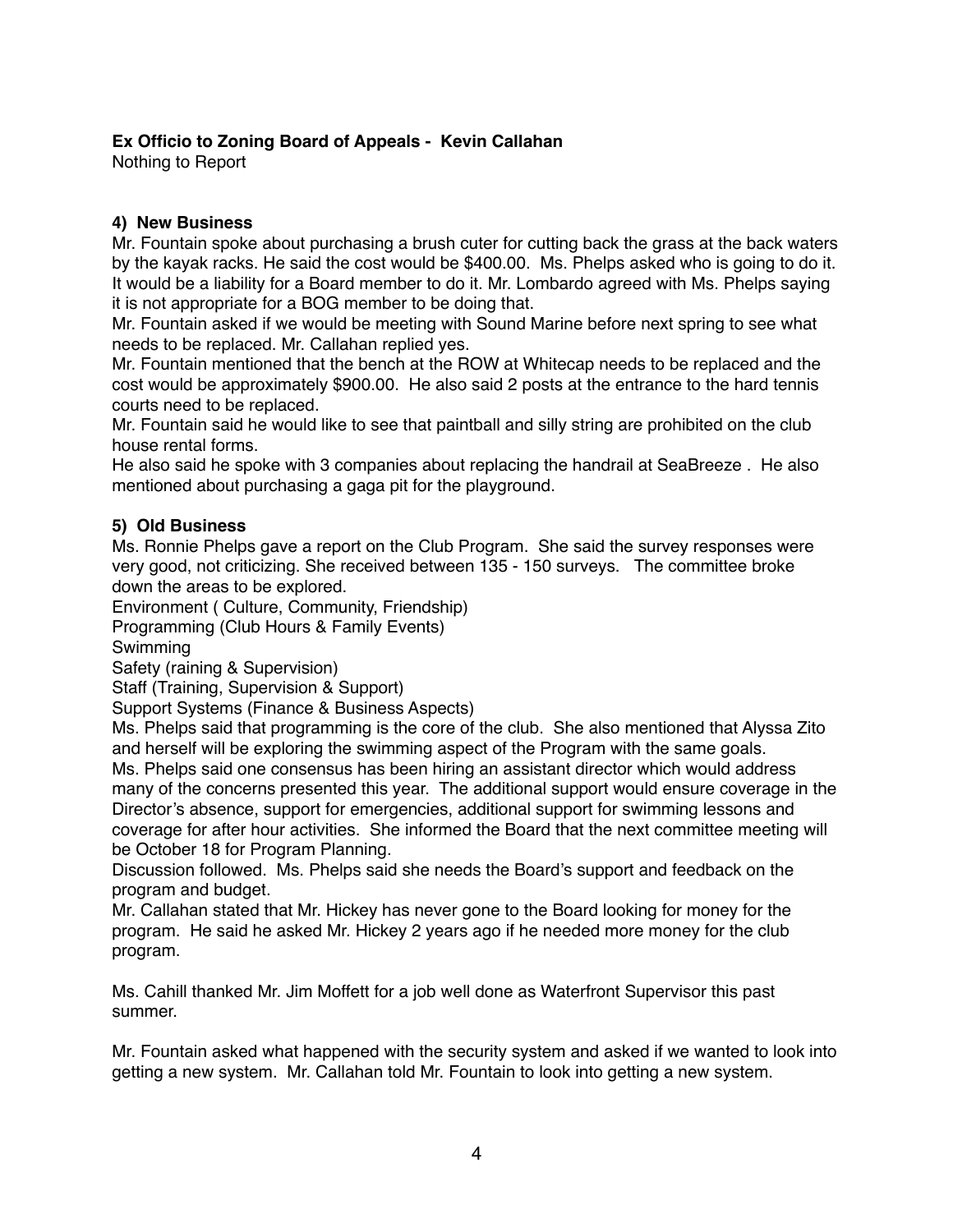Mr Fountain said he would like to see a pier committee formed. Discussion followed. Ms. Cahill said that Mr. Beauchene is the head of the committee and he should pick the people to be on the committee. Mr. Lombardo said they need to talk about the pier at the October meeting.

## **6) Communications** - Made available

### **7) Public comments**

Ms. Debra Sining, 16 Sea View Avenue, commented that there is a difference between revenue and profit. Review minus expenses equals profit. More money is taken into the program and need to spend more money on the club program.

Mr. David Weiss, 98 East Shore Drive, asked if the Board could do a walk thru on his property tomorrow regarding the sub-divide on his properties as he has a contract on the property. He asked why it needed to be approved by the BOG instead of the Zoning Commission. Mr. John Bonelli presented the blue prints with the lot line provisions for 98 East Shore Drive and 1 Blue Heron Court and informed the Board that both properties have well over the 8,000 sq ft of land needed.

Ms Cahill said the BOG said is the planning board.

**\*\*Motion [5] Ms. Phelps made a motion to accept the change on the lot line revision for 98 East Shore Drive and 1 Blue Heron Court as per map. Ms. Colangelo seconded the motion. Vote: 6 - 0 - 0**

### **8) BOG Response**

Mr. Callahan said that Mr. Goyal had a valid point regarding the parking of golf carts at the Nehantic ROW. He said they had talked about the parking in that area but they have no plans to do anything at this time.

Mr. Callahan responded to the budget on the Club Program and said he does not know who said they can't have money for the program as there is money and it is a budgeted item. Mr. Callahan said that is why they asked Ms. Phelps to oversee the program.

Mr. Callahan said that the treasurer's report should be on the website and he will speak to Ms. Boyle about it.

Mr. Callahan stated regarding who is a member, a member is someone who owns property in the association and their name is on the deed or they are a renter who is registered to vote in the town of East Lyme.

Ms. Ronnie Phelps wanted to thank the Diachenko's and the other people on the club program committee for all the hard work they have put into it.